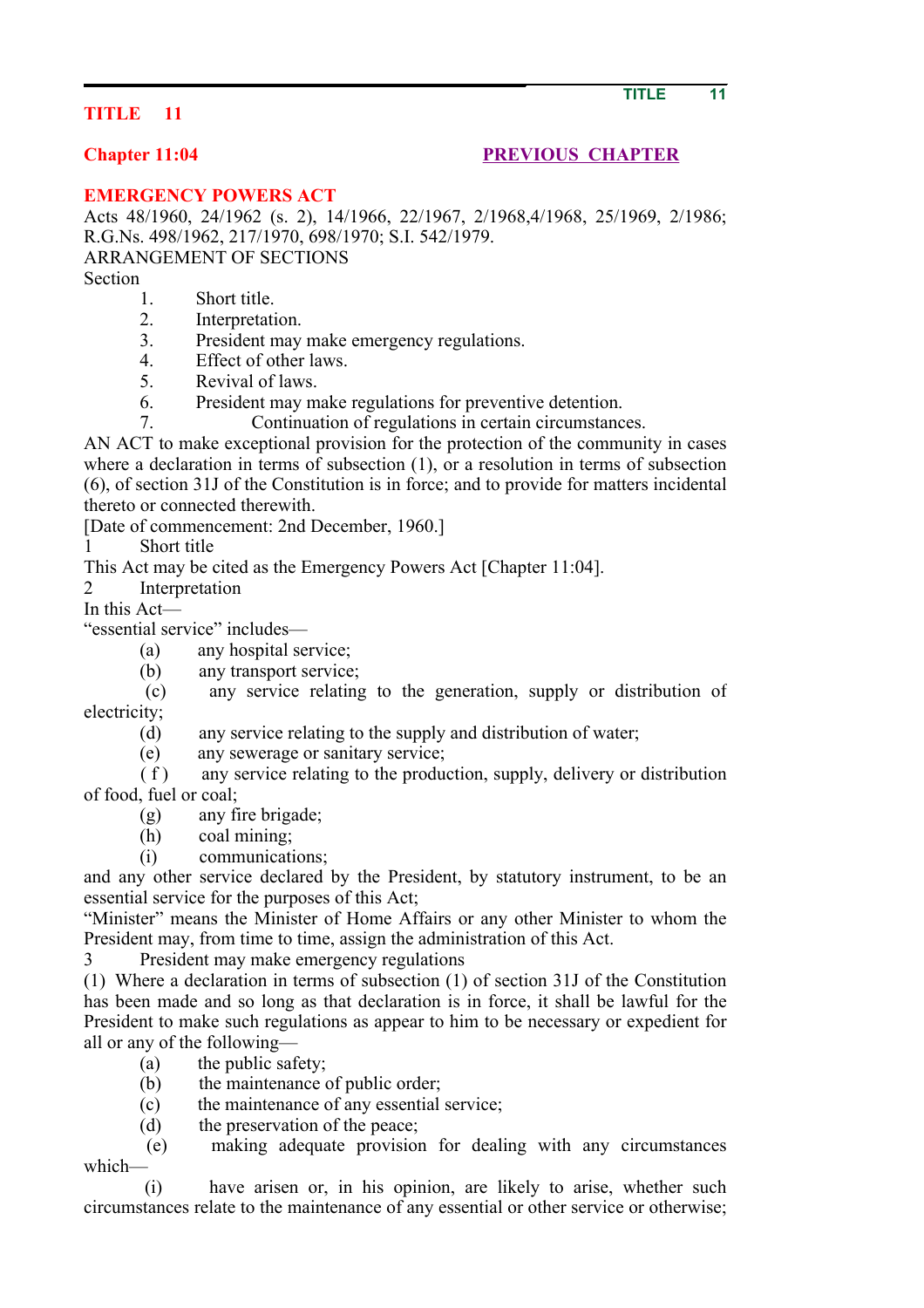(ii) in his opinion, will interfere with the peace, order and good government;

 ( f ) making adequate provision for terminating the state of emergency; in Zimbabwe or any part of Zimbabwe, as the case may be.

(2) Regulations made in terms of subsection (1) may make provision for—

 (a) the summary arrest, detention or restriction of the movement of any person whose arrest, detention or restriction of movement, as the case may be, appears to the Minister to be expedient in the public interest;

 (b) the deportation and exclusion from Zimbabwe of any person who is not a citizen of Zimbabwe;

 (c) the removal from one part of Zimbabwe to some other part of Zimbabwe of any person whose removal appears to the Minister to be expedient in the public interest;

 (d) the regulation and control of persons employed or engaged in any trade, business, occupation, profession, calling or industry in Zimbabwe;

 (e) the taking of possession or control on behalf of the State of any property or undertaking;

(f) the regulation and control of companies registered in or persons carrying on business in Zimbabwe, including the suspension or discharge of persons employed by any such company or other person or, in the case of a company or association, concerned with the management thereof;

(g) the acquisition on behalf of the State of any property other than land;

(h) the entering and search of any premises;

(i) the assistance to be afforded to persons affected by a natural disaster;

 ( j) the payment of compensation and remuneration to persons affected by any regulations or order made in terms of this section;

 (k) the arrest of any person contravening or offending against any regulations or order made in terms of this section;

 (l) the penalties to be imposed for any contravention of or failure to comply with any regulations or order made in terms of this section.

(3) Regulations made in terms of subsection (1) may—

 (a) be published in the same Gazette as the declaration in terms of subsection (1) of section 31J of the Constitution;

 (b) provide for empowering such authorities or persons as may be specified in the regulations to make orders for any of the purposes for which such regulations are authorized by this section to be made and may contain such incidental and supplementary provisions as appear to the President to be necessary or expedient for the purposes of the regulations.

(4) It is declared that, notwithstanding anything contained in any law—

 (a) section 21 of the Interpretation Act [Chapter 1:01] shall apply in relation to this section;

 (b) notwithstanding the enumeration of the specific powers in subsection (2), the President may make such regulations in terms of subsection (1) as appear to him to be necessary or expedient, whether or not such regulations relate to any of the matters specified in subsection (2) and whether or not such regulations are inconsistent with subsection (2).

(5) Regulations made in terms of subsection (1) may provide for the continuation in force thereunder of any notice, order, direction, permit, licence or other thing whatsoever, including, for the removal of doubt, the detention or restriction of movement of any person, which was issued, authorized, done or continued in force under regulations in force immediately before the publication of those regulations.

(6) Every regulation made in terms of subsection (1) by the President shall be laid before Parliament as soon as may be after it is made.

(7) If Parliament, within the next twenty-eight days on which it has sat after any

and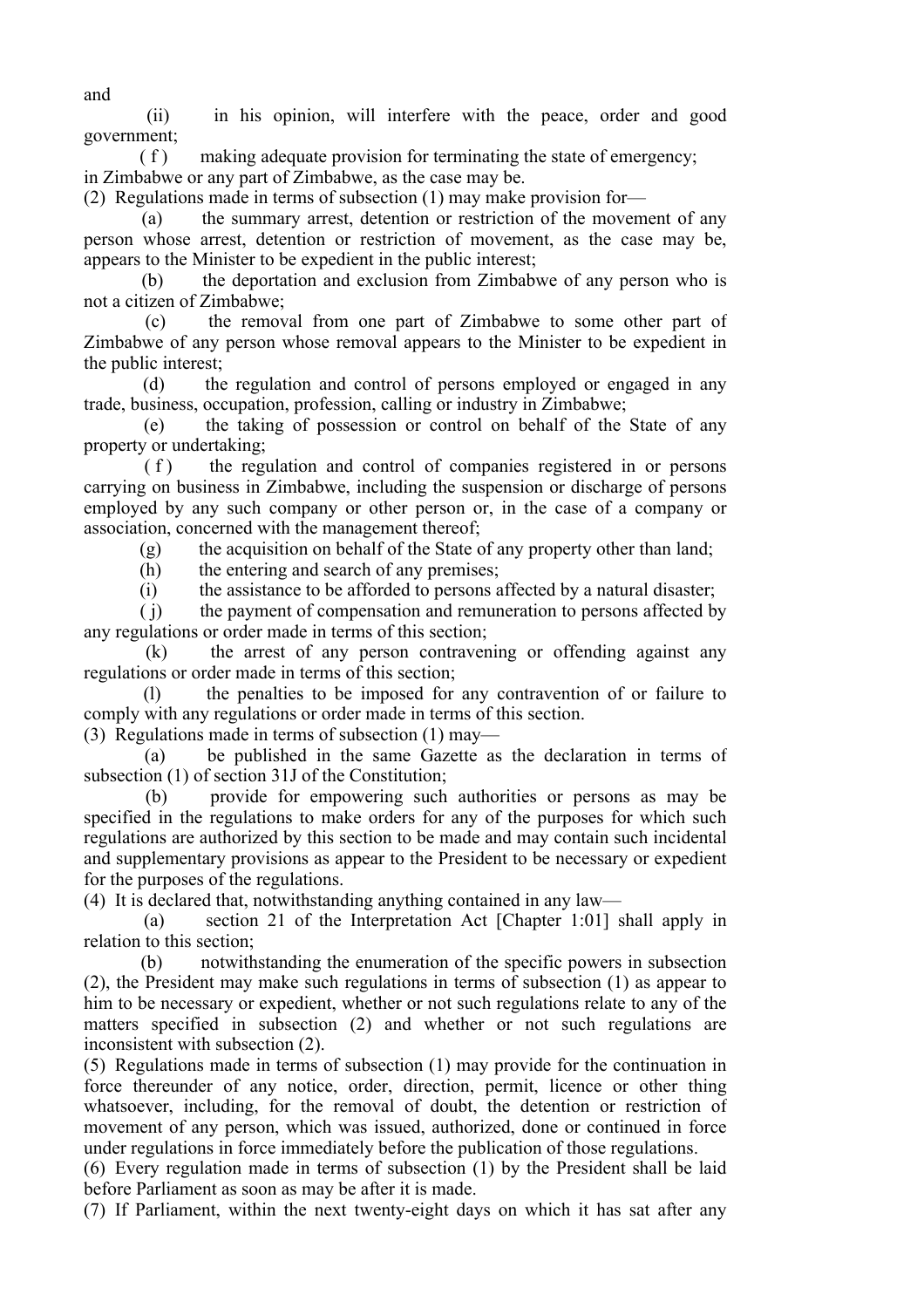regulation made in terms of subsection (1) is laid before it, resolves that the regulation be annulled, the regulation shall thereupon cease to have effect except in regard to things previously done or omitted to be done, without prejudice, however, to the making of another regulation.

4 Effect of other laws

(1) Any regulation made in terms of subsection (1) of section three shall have effect, notwithstanding anything inconsistent therewith in any law.

(2) So far as appears to the President to be necessary for the purposes of the regulations, regulations may provide for amending any law, for suspending the operation of any law, and for applying any law, with or without modification.

5 Revival of laws

Where any law has been amended, suspended or modified by a regulation made in terms of subsection (1) of section three, then, notwithstanding section 17 of the Interpretation Act [Chapter 1:01], such law shall, with effect from the expiry or repeal of such regulation, have effect as if such amendment, suspension or modification had never been made.

6 President may make regulations for preventive detention

(1) Where a resolution in terms of subsection (6) of section 31J of the Constitution has been passed and so long as that resolution is in effect it shall be lawful for the President to make such regulations as appear to him to be necessary or expedient for—

 (a) the preventive detention of any person in the interests of defence, public safety or public order;

 (b) empowering any Minister designated in the regulations to issue orders for the preventive detention of any person;

 (c) empowering any police officer or other person in the employment of the State to arrest and detain any person for a period not exceeding fourteen days, pending the issue of an order referred to in paragraph (b);

 (d) the procedure for the review of cases of detained persons by a tribunal established in accordance with paragraph 2 of Schedule 2 to the Constitution to review such cases;

 (e) the treatment and discipline of detained persons and the places where they may be detained;

 $(f)$  the penalties that may be imposed for any contravention of the regulations.

(2) Subsections (3), (4), (5), (6) and (7) of section three and sections four and five shall apply, mutatis mutandis, in relation to regulations made in terms of subsection (1).

7 Continuation of regulations in certain circumstances

(1) When a resolution passed in terms of subsection (6) of section 31J of the Constitution becomes or is effective upon the expiry or revocation of a declaration in terms of subsection (1) of that section, any regulations that were made in terms of section three and were in force immediately before the revocation or expiry of the declaration shall, to the extent that they relate to the matters referred to in subsection (1) of section six, continue in force as if they had been made while a resolution in terms of subsection (6) of section 31J of the Constitution was in effect.

(2) Whenever a declaration in terms of subsection (1) of section 31J of the Constitution becomes or is effective upon the expiry or revocation of a resolution passed in terms of subsection (6) of that section, any regulations that were made in terms of section six and were in force immediately before the expiry or revocation of the resolution shall continue in force as if they had been made whilst a declaration in terms of subsection (1) of section 31J of the Constitution was in effect.